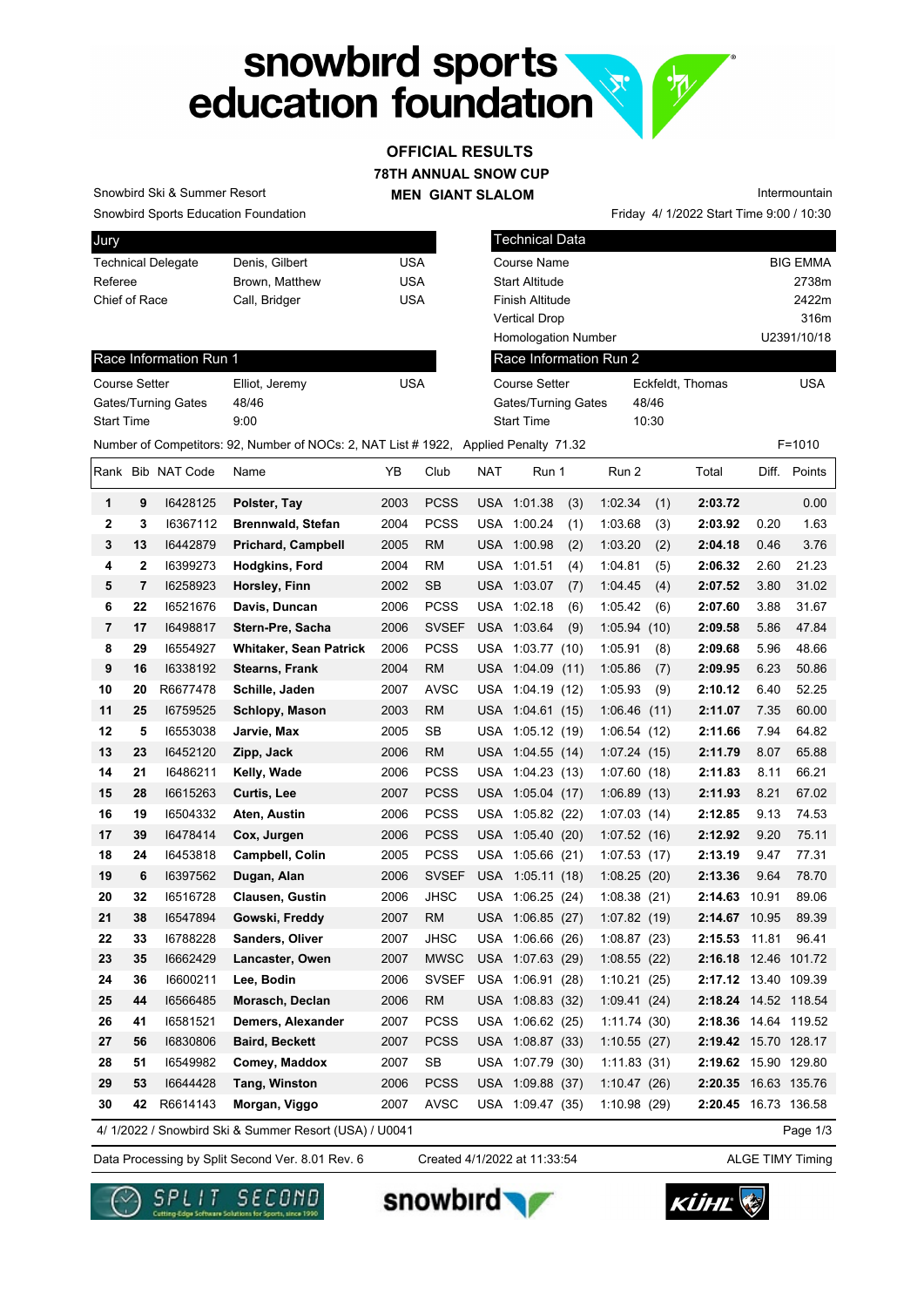### Snowbird Sports Education Foundation Snowbird Ski & Summer Resort

# **78TH ANNUAL SNOW CUP MEN GIANT SLALOM OFFICIAL RESULTS**

Friday 4/ 1/2022 Start Time 9:00 / 10:30 Intermountain

|    |    | Rank Bib NAT Code | Name                                  | YΒ   | Club         | NAT        | Run 1            | Run 2        | Total                 | Diff. Points |
|----|----|-------------------|---------------------------------------|------|--------------|------------|------------------|--------------|-----------------------|--------------|
| 31 | 47 | 16553723          | Sibley, Nicolas                       | 2005 | <b>PCSS</b>  |            | USA 1:08.95 (34) | 1:12.52(33)  | 2:21.47 17.75 144.90  |              |
| 32 | 40 | 16605372          | Horsch, Noah                          | 2006 | <b>SVSEF</b> | <b>USA</b> | 1:11.11(42)      | 1:10.56(28)  | 2:21.67 17.95 146.54  |              |
| 33 | 43 | 16590578          | Scanlan, John                         | 2007 | <b>PCSS</b>  | USA        | 1:09.56 (36)     | 1:12.72(35)  | 2:22.28               | 18.56 151.52 |
| 34 | 45 | 16571351          | Penze, Dylan                          | 2005 | <b>PCSS</b>  | USA        | 1:09.96(38)      | 1:12.46(32)  | 2:22.42               | 18.70 152.66 |
| 35 | 31 | 16515818          | Dobrovinsky, Alex                     | 2003 | <b>PCSS</b>  |            | USA 1:10.07 (39) | 1:12.59(34)  | 2:22.66               | 18.94 154.62 |
| 36 | 48 | 15141924          | Horsley, Erich                        | 1972 | SB           | USA        | 1:11.15(43)      | 1:12.75(36)  | 2:23.90 20.18 164.74  |              |
| 37 | 55 | 16534737          | Mickelson, Milan                      | 2007 | <b>RM</b>    | USA        | 1:11.10 (41)     | 1:13.63(39)  | 2:24.73 21.01 171.52  |              |
| 38 | 68 | 16720992          | Dennis, Chase                         | 2008 | RM           | USA        | 1:12.45(47)      | 1:12.77(37)  | 2:25.22 21.50 175.52  |              |
| 39 | 60 | 16550251          | Stein, Ashland                        | 2007 | <b>PCSS</b>  |            | USA 1:11.29 (44) | 1:14.45(41)  | 2:25.74 22.02 179.76  |              |
| 40 | 59 | 16611694          | Dobrovinsky, Max                      | 2007 | <b>PCSS</b>  |            | USA 1:12.06 (46) | 1:13.72(40)  | 2:25.78 22.06 180.09  |              |
| 41 | 65 | 16559747          | Shamah, Teodor                        | 2008 | RM           |            | USA 1:13.18 (49) | 1:12.85(38)  | 2:26.03 22.31 182.13  |              |
| 42 | 58 | 16779681          | Hertzberg, Tanner                     | 2007 | SBN          |            | USA 1:12.54 (48) | 1:15.81 (44) | 2:28.35 24.63 201.07  |              |
| 43 | 78 | 16640977          | <b>Bush, Samuel</b>                   | 2008 | PCSS         |            | USA 1:14.01 (52) | 1:14.78(43)  | 2:28.79 25.07 204.66  |              |
| 44 | 79 | 16550683          | Swanwick, Rome                        | 2008 | SB           |            | USA 1:13.22 (50) | 1:16.26(47)  | 2:29.48 25.76 210.29  |              |
| 45 | 77 | 16858338          | Cui, Calvin                           | 2008 | <b>SBN</b>   |            | USA 1:13.74 (51) | 1:15.97(46)  | 2:29.71 25.99 212.17  |              |
| 46 | 87 | 16910725          | Ize-Cedillo, Diego                    | 2006 | RM           | USA        | 1:15.86 (58)     | 1:14.54 (42) | 2:30.40 26.68 217.80  |              |
| 47 | 62 | 16664044          | Tozzi, Nicolas                        | 2007 | JHSC         | USA        | 1:14.29(53)      | 1:17.30(49)  | 2:31.59 27.87 227.52  |              |
| 48 | 80 | 16787159          | Firszt, Benjamin                      | 2008 | SB           | USA        | 1:15.95(60)      | 1:15.84(45)  | 2:31.79 28.07 229.15  |              |
| 49 | 81 | 16558919          | Harvey, Cooper                        | 2008 | <b>MWSC</b>  |            | USA 1:15.13 (56) | 1:18.24(50)  | 2:33.37 29.65 242.05  |              |
| 50 | 92 | 17048252          | Holman, Reid                          | 2008 | <b>SVSEF</b> | USA        | 1:16.74(62)      | 1:16.74 (48) | 2:33.48 29.76 242.95  |              |
| 51 | 70 | 16549991          | Comey, Hayden                         | 2007 | SВ           |            | USA 1:15.56 (57) | 1:18.86(55)  | 2:34.42 30.70 250.62  |              |
| 52 | 74 | X7048237          | Godbout, Olivier                      | 2006 | SOL          |            | 1:16.01(61)      | 1:18.52(53)  | 2:34.53 30.81 251.52  |              |
| 53 | 64 | 16611863          | <b>Butz, Andrew</b>                   | 2007 | PCSS         |            | USA 1:14.75 (55) | 1:19.96(57)  | 2:34.71 30.99 252.99  |              |
| 54 | 63 | 16567811          | Gandhi, Kyan                          | 2006 | <b>SVSEF</b> | USA        | 1:17.03(63)      | 1:18.25(51)  | 2:35.28 31.56 257.64  |              |
| 55 | 69 | X6588935          | Lennon, Joseph                        | 2007 | <b>PCSS</b>  |            | 1:17.10(64)      | 1:18.25(51)  | 2:35.35 31.63 258.21  |              |
| 56 | 75 | 16618219          | Salinas, Jax                          | 2008 | <b>RM</b>    | <b>USA</b> | 1:17.59(65)      | 1:18.71(54)  | 2:36.30               | 32.58 265.97 |
| 57 | 72 | 16821466          | Copeland, Finn                        | 2008 | <b>PCSS</b>  |            | USA 1:15.94 (59) | 1:20.44(58)  | 2:36.38 32.66 266.62  |              |
| 58 | 83 | 16588893          | Harman, Devon                         | 2008 | SB           | USA        | 1:18.67(67)      | 1:19.81(56)  | 2:38.48 34.76 283.77  |              |
| 59 | 73 | 16714651          | Glidden, Austin                       | 2007 | <b>PCSS</b>  |            | USA 1:18.48 (66) | 1:21.75(60)  | 2:40.23 36.51 298.05  |              |
| 60 | 86 | 16738093          | Paulman, Fletcher                     | 2008 | SBN          | USA        | 1:19.93(69)      | 1:21.19(59)  | 2:41.12 37.40 305.32  |              |
| 61 | 85 | 16869650          | Doyle, Connor                         | 2006 | SВ           | USA        | 1:18.78 (68)     | 1:22.66 (63) | 2:41.44 37.72 307.93  |              |
| 62 | 57 | 16738111          | Paulman, Everett                      | 2007 | SBN          |            | USA 1:19.98 (70) | 1:22.18(62)  | 2:42.16 38.44 313.81  |              |
| 63 | 88 | 16922062          | Madeo, Niki                           | 2007 | SOL          |            | USA 1:20.63 (71) | 1:21.85(61)  | 2:42.48 38.76 316.42  |              |
| 64 | 76 | 16919812          | Gensch, Wolfi                         | 2007 | <b>JHSC</b>  |            | USA 1:20.88 (72) | 1:22.69(64)  | 2:43.57 39.85 325.32  |              |
| 65 | 84 | 16892697          | Holland, Dallin                       | 2007 | <b>BBSEF</b> |            | USA 1:23.16 (73) | 1:24.22(65)  | 2:47.38 43.66 356.42  |              |
| 66 | 89 | 16926600          | Sandberg, Dylan                       | 2006 | SOL          |            | USA 1:25.57 (74) | 1:25.56(66)  | 2:51.13 47.41 387.04  |              |
| 67 | 90 | 16762517          | <b>Mennell, August</b>                | 2008 | SOL          |            | USA 1:30.78 (75) | 1:33.59(67)  | 3:04.371:00.65 495.12 |              |
|    |    |                   | <b>NOT PERMITTED TO START 1st RUN</b> |      |              |            |                  |              |                       |              |

**DID NOT START 1st RUN: 1 competitor 4** I6330260 **Hanrahan, Ian** 2004 RM USA **DID NOT FINISH 1st RUN: 16 competitors 91** I6551336 **Butterworth, William** 2008 SB USA Page 2/3 Data Processing by Split Second Ver. 8.01 Rev. 6 Created 4/1/2022 at 11:33:54 ALGE TIMY Timing 4/ 1/2022 / Snowbird Ski & Summer Resort (USA) / U0041

Created 4/1/2022 at 11:33:54